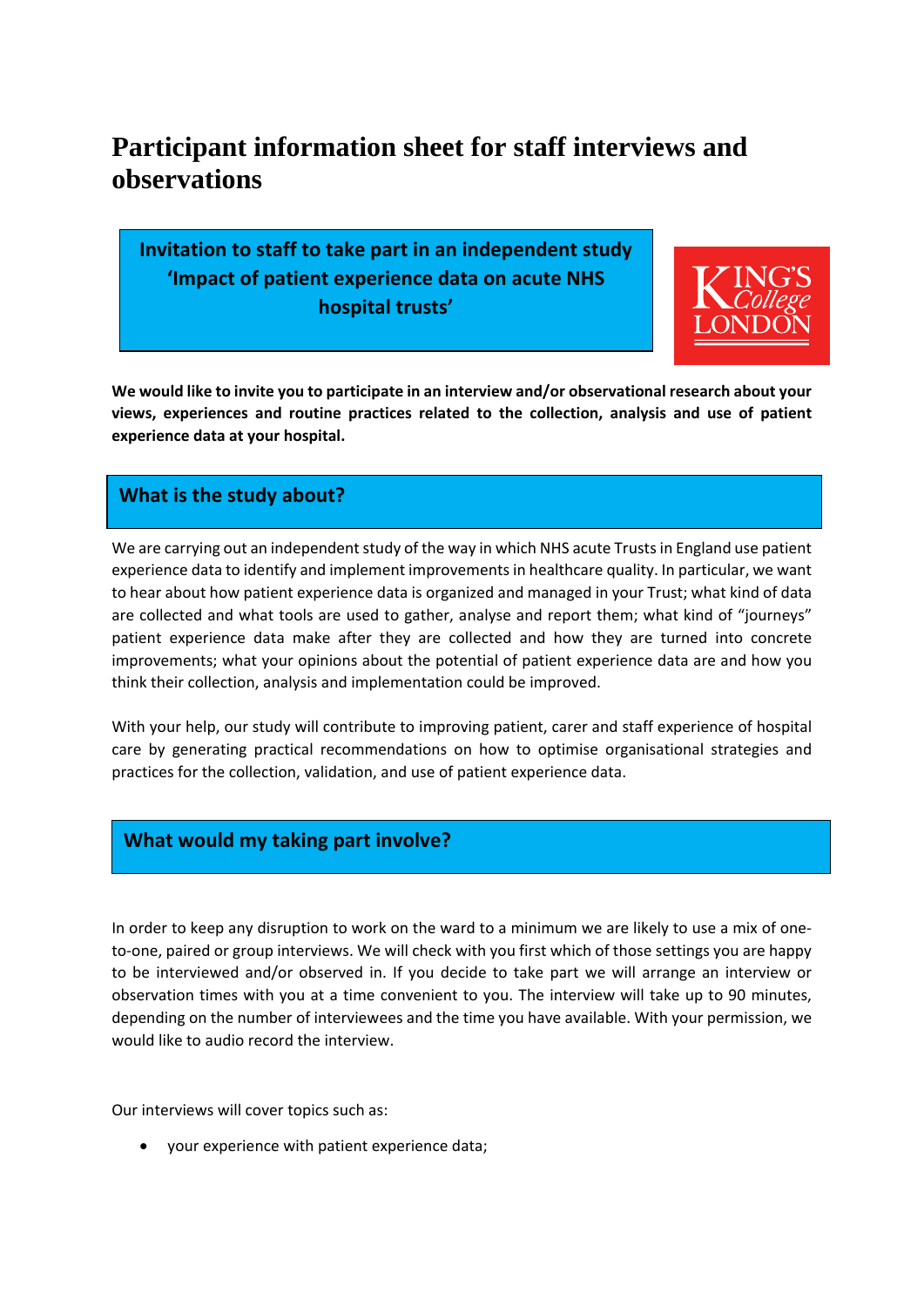- the current organizational practices related to patient experience data collection, analysis and use in your ward/Trust;
- your views on its usefulness and what you think is hindering or helping the implementation of improvements based on these data;
- Your views on how the staff and general public are involved in the communication and the implementation of patient experience data.

Staff with particular responsibilities for patient experience data work will also be invited to take part in observational research of routine practice. This will be a researcher 'shadowing' you, intermittently, for under 3 hours during your work day. The researcher will take notes of what s/he has observed. We will take care to arrange for observation to be at times and time periods convenient and comfortable for you and in a way that minimise interruptions to your work. For those staff who are specialists in patient experience data management we might request a further observation of different routine practices as the study progresses. Our total observation time with any one member of staff will not exceed 12 hours in total.

Our observations of practice will help us to understand how you collect, organise, discuss and disseminate patient experience data, and the sorts of effects that patient experience data has on your work and work decisions.

Your participation in the study is entirely voluntary. You can decide to participate in only one part of the study (interview or observation). You might also decide to participate in only one period of observation of routine practice. If you decide later (even during the interview or observation itself) that you do not wish to continue, then you are free to withdraw at any time without giving a reason. With your permission, if you withdraw from the study, or if anything happens to you which means you are no longer able to give informed consent, we would like to continue to use any information you have given us up to that time. You can eventually contact us up to January 2018 to request we don't use the information you will provide during the interview or the observations.

It is likely that other staff will know if you take part in an interview or observations. However, everything you say will be treated as confidential unless you tell us something that indicates that you or someone else is at risk of harm. We would discuss this with you before telling anyone else. If you are interviewed or observed with other members of staff we will request that you respect confidentiality for each other.

We will anonymise all data. This means that if we use extracts from the interview or observation notes in any presentations or publications, we will not use your name, and we will do all we can to ensure neither you nor the Trust you work for can be identified.

In accordance with King's College London's policy, on completion of the study all the information you have shared with us will be stored in a password-protected archive file on a secure King's College London drive for up to 7 years and will be accessible only to members of our research team. After 7 years, all the data we have collected from you will be destroyed.